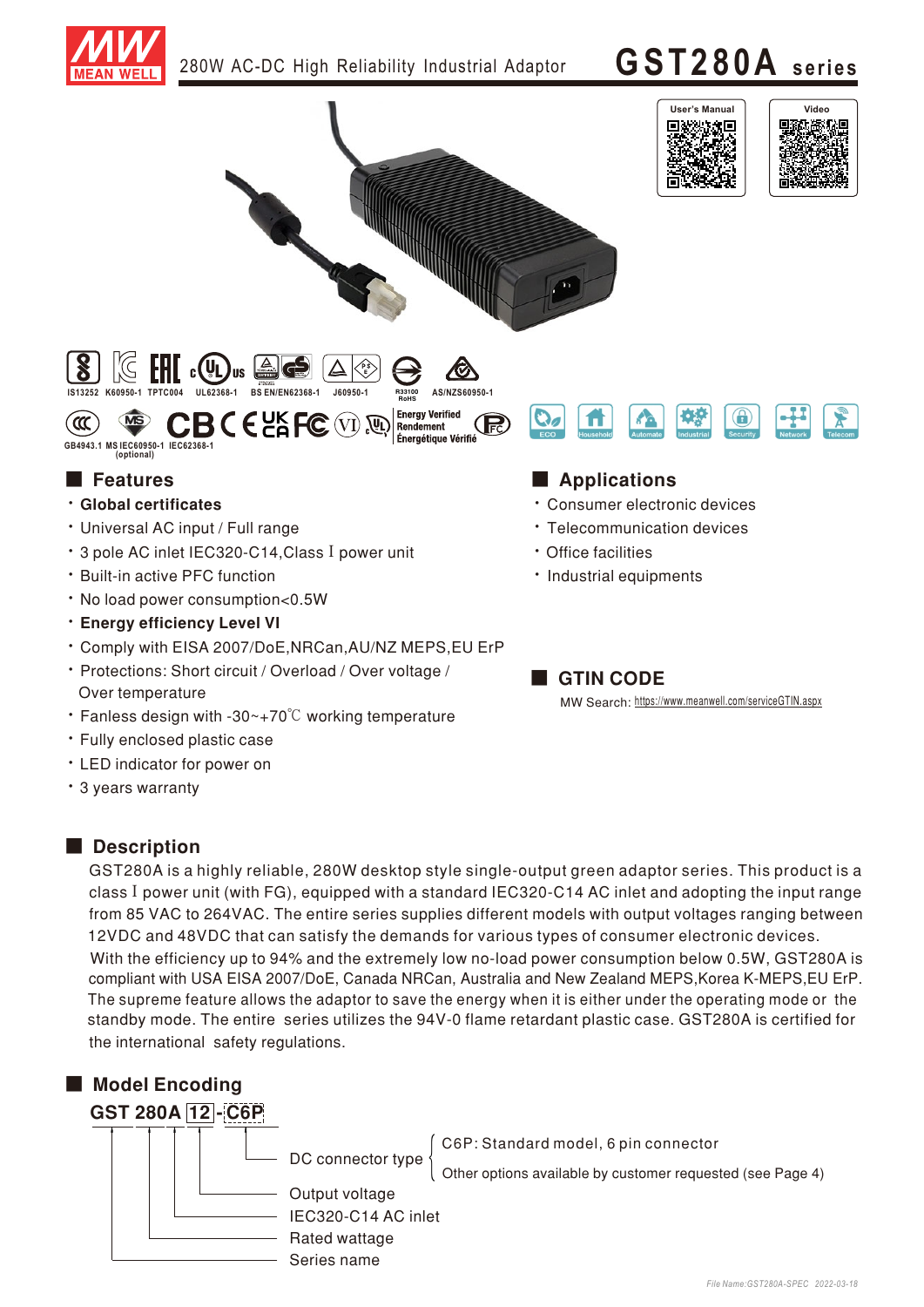

# **GST280A seri es**

### **SPECIFICATION**

| GST280A12<br>GST280A20<br>GST280A48<br>SAFETY MODEL NO.<br>GST280A15<br>GST280A24<br><b>20V</b><br><b>24V</b><br><b>DC VOLTAGE</b><br>Note.2 12V<br>15V<br>48V<br>21A<br><b>17A</b><br>13A<br>5.84A<br><b>RATED CURRENT</b><br>11.67A<br>$0 - 21A$<br>$0 - 13A$<br>$0 - 11.67A$<br>$0 - 5.84A$<br><b>CURRENT RANGE</b><br>$0 - 17A$<br>252W<br>255W<br>260W<br>280.08W<br>280.32W<br><b>RATED POWER (max.)</b><br>RIPPLE & NOISE (max.) Note.3 120mVp-p<br>$120mVp-p$<br>$150mVp-p$<br>$200mVp-p$<br>$200mVp-p$<br><b>OUTPUT</b><br><b>VOLTAGE TOLERANCE Note.4</b><br>±5.0%<br>±5.0%<br>±4.0%<br>±3.0%<br>±2.0%<br><b>LINE REGULATION</b><br>Note.5 $\pm$ 1.0%<br>±1.0%<br>±1.0%<br>±1.0%<br>±1.0%<br>±5.0%<br>±5.0%<br>±3.0%<br>±2.0%<br><b>LOAD REGULATION</b><br>±4.0%<br><b>SETUP, RISE TIME</b><br>Note.6 2000ms, 20ms / 230VAC<br>2000ms, 20ms / 115VAC at full load<br>16ms / 230VAC<br>16ms / 115VAC at full load<br>HOLD UP TIME (Typ.)<br><b>VOLTAGE RANGE</b><br>Note.7 $85 - 264$ VAC $120 - 370$ VDC<br>$47 - 63$ Hz<br><b>FREQUENCY RANGE</b><br><b>POWER FACTOR (Typ.)</b><br>PF>0.95 / 230VAC<br>PF>0.98 / 115VAC at full load<br><b>INPUT</b><br>89.5%<br>90%<br><b>EFFICIENCY (Typ.)</b><br>92%<br>93%<br>94%<br>3A/115VAC<br><b>AC CURRENT (Typ.)</b><br>1.5A/230VAC<br><b>INRUSH CURRENT (max.)</b><br>Cold start 95A/115VAC<br>120A/230VAC<br><b>LEAKAGE CURRENT(max.)</b><br>1.5mA/240VAC<br>$105 \sim 135\%$ rated output power<br><b>OVERLOAD</b><br>Protection type: Hiccup mode, recovers automatically after fault condition is removed<br><b>PROTECTION</b><br>105 $\sim$ 135% rated output voltage<br><b>OVER VOLTAGE</b><br>Protection type : Shut down o/p voltage, re-power on to recover<br>Shut down o/p voltage, re-power on to recover<br><b>OVER TEMPERATURE</b><br>$-30 \sim +70^{\circ}$ C (Refer to "Derating Curve")<br><b>WORKING TEMP.</b><br>20% ~ 90% RH non-condensing<br><b>WORKING HUMIDITY</b><br>$-40 \sim +85^{\circ}$ C, 10 ~ 95% RH non-condensing<br>ENVIRONMENT STORAGE TEMP., HUMIDITY<br>$\pm$ 0.03% / °C (0~40°C)<br><b>TEMP. COEFFICIENT</b><br>10 ~ 500Hz, 2G 10min./1cycle, period for 60min. each along X, Y, Z axes<br><b>VIBRATION</b><br><b>SAFETY STANDARDS Note. 8</b><br>BIS IS13252, KC K60950-1, EAC TP TC 004 approved; SIRIM MS IEC60950-1 (optional) approved<br><b>WITHSTAND VOLTAGE</b><br>I/P-O/P: 3KVAC I/P-F/G: 2KVAC O/P-F/G: SHORT<br>I/P-O/P:100M Ohms / 500VDC / 25°C/70% RH<br><b>ISOLATION RESISTANCE</b><br><b>Standard</b><br><b>Test Level / Note</b><br>Parameter<br>BS EN/EN55032(CISPR32), FCC PART 15 / CISPR22<br>Conducted emission<br>CAN ICES-3(B)/NMB-3(B),CNS13438,GB17625.1<br>Class B<br>EAC TP TC 020, MSIP KN32<br>BS EN/EN55032(CISPR32), FCC PART 15 / CISPR22<br><b>EMC EMISSION</b><br>Radiated emission<br>CAN ICES-3(B)/NMB-3(B),CNS13438,GB17625.1<br>Class B<br>EAC TP TC 020, MSIP KN32<br><b>SAFETY &amp;</b><br>Harmonic current<br>BS EN/EN61000-3-2, GB9254<br>Class A<br><b>EMC</b><br>Voltage flicker<br>(Note. 9)<br>BS EN/EN61000-3-3<br>-------<br><b>Test Level /Note</b><br><b>Parameter</b><br><b>Standard</b><br><b>ESD</b><br>Level 4, 15KV air; Level 4, 8KV contact<br>BS EN/EN61000-4-2<br>RF field susceptibility<br>Level 2, 3V/m<br>BS EN/EN61000-4-3<br>Level 2, 1KV<br><b>EFT</b> bursts<br>BS EN/EN61000-4-4<br><b>EMC IMMUNITY</b><br>Level 3, 1KV/Line-Line, 2KV/Line-FG<br>Surge susceptibility<br>BS EN/EN61000-4-5<br>Conducted susceptibility<br>BS EN/EN61000-4-6<br>Level 2, 3V<br>Magnetic field immunity<br>BS EN/EN61000-4-8<br>Level 2, 3A/m<br>BS EN/EN61000-4-11<br>Voltage dips, interruption<br>$>$ 95% interruptions 250 periods<br><b>MTBF</b><br>MIL-HDBK-217F $(25^{\circ}C)$<br>Telcordia SR-332 (Bellcore); 181.2K hrs min.<br>1625.8K hrs min.<br><b>DIMENSION</b><br>220*95*46mm (L*W*H)<br><b>OTHERS</b><br>1.25Kg; 12pcs/16Kg/1.09CUFT<br><b>PACKING</b><br>See page 4 ; Other type available by customer requested<br><b>PLUG</b><br><b>CONNECTOR</b><br><b>CABLE</b><br>See page 4; Other type available by customer requested<br>1. All parameters are specified at 230VAC input, rated load, 25 <sup>°</sup> C 70% RH ambient.<br><b>NOTE</b><br>2. DC voltage: The output voltage set at point measure by plug terminal & 50% load.<br>3. Ripple & noise are measured at 20MHz by using a 12" twisted pair terminated with a 0.1 $\mu$ f & 47 $\mu$ f capacitor.<br>4. Tolerance: includes set up tolerance, line regulation, load regulation.<br>5. Line regulation is measured from low line to high line at rated load.<br>6. Length of set up time is measured at first cold start. Turning ON/OFF the power supply may lead to increase of the set up time.<br>7. Derating may be needed under low input voltage. Please check the derating curve for more details.<br>8. The demand for Malaysia safety is processed with the order no. GST280A $\Box$ -SIRIM by request. Please contact MEAN WELL for details.<br>9. The power supply is considered as an independent unit, but the final equipment still need to re-confirm that the whole system complies with the<br>EMC directives. For guidance on how to perform these EMC tests, please refer to "EMI testing of component power supplies."<br>(as available on http://www.meanwell.com)<br>X Product Liability Disclaimer: For detailed information, please refer to https://www.meanwell.com/serviceDisclaimer.aspx | ORDER NO. |  | GST280A12-C6P | GST280A15-C6P | GST280A20-C6P | GST280A24-C6P | GST280A48-C6P |  |  |
|----------------------------------------------------------------------------------------------------------------------------------------------------------------------------------------------------------------------------------------------------------------------------------------------------------------------------------------------------------------------------------------------------------------------------------------------------------------------------------------------------------------------------------------------------------------------------------------------------------------------------------------------------------------------------------------------------------------------------------------------------------------------------------------------------------------------------------------------------------------------------------------------------------------------------------------------------------------------------------------------------------------------------------------------------------------------------------------------------------------------------------------------------------------------------------------------------------------------------------------------------------------------------------------------------------------------------------------------------------------------------------------------------------------------------------------------------------------------------------------------------------------------------------------------------------------------------------------------------------------------------------------------------------------------------------------------------------------------------------------------------------------------------------------------------------------------------------------------------------------------------------------------------------------------------------------------------------------------------------------------------------------------------------------------------------------------------------------------------------------------------------------------------------------------------------------------------------------------------------------------------------------------------------------------------------------------------------------------------------------------------------------------------------------------------------------------------------------------------------------------------------------------------------------------------------------------------------------------------------------------------------------------------------------------------------------------------------------------------------------------------------------------------------------------------------------------------------------------------------------------------------------------------------------------------------------------------------------------------------------------------------------------------------------------------------------------------------------------------------------------------------------------------------------------------------------------------------------------------------------------------------------------------------------------------------------------------------------------------------------------------------------------------------------------------------------------------------------------------------------------------------------------------------------------------------------------------------------------------------------------------------------------------------------------------------------------------------------------------------------------------------------------------------------------------------------------------------------------------------------------------------------------------------------------------------------------------------------------------------------------------------------------------------------------------------------------------------------------------------------------------------------------------------------------------------------------------------------------------------------------------------------------------------------------------------------------------------------------------------------------------------------------------------------------------------------------------------------------------------------------------------------------------------------------------------------------------------------------------------------------------------------------------------------------------------------------------------------------------------------------------------------------------------------------------------------------------------------------------------------------------------------------------------------------------------------------------------------------------------------------------------------------------------------------------------------------------------------------------------------------------------------------------------------------------------------------------------------------------------------------------------------------------------------------------------------------------------------------------------------------------------------------------------------------------------------------------------|-----------|--|---------------|---------------|---------------|---------------|---------------|--|--|
|                                                                                                                                                                                                                                                                                                                                                                                                                                                                                                                                                                                                                                                                                                                                                                                                                                                                                                                                                                                                                                                                                                                                                                                                                                                                                                                                                                                                                                                                                                                                                                                                                                                                                                                                                                                                                                                                                                                                                                                                                                                                                                                                                                                                                                                                                                                                                                                                                                                                                                                                                                                                                                                                                                                                                                                                                                                                                                                                                                                                                                                                                                                                                                                                                                                                                                                                                                                                                                                                                                                                                                                                                                                                                                                                                                                                                                                                                                                                                                                                                                                                                                                                                                                                                                                                                                                                                                                                                                                                                                                                                                                                                                                                                                                                                                                                                                                                                                                                                                                                                                                                                                                                                                                                                                                                                                                                                                                                                                                          |           |  |               |               |               |               |               |  |  |
|                                                                                                                                                                                                                                                                                                                                                                                                                                                                                                                                                                                                                                                                                                                                                                                                                                                                                                                                                                                                                                                                                                                                                                                                                                                                                                                                                                                                                                                                                                                                                                                                                                                                                                                                                                                                                                                                                                                                                                                                                                                                                                                                                                                                                                                                                                                                                                                                                                                                                                                                                                                                                                                                                                                                                                                                                                                                                                                                                                                                                                                                                                                                                                                                                                                                                                                                                                                                                                                                                                                                                                                                                                                                                                                                                                                                                                                                                                                                                                                                                                                                                                                                                                                                                                                                                                                                                                                                                                                                                                                                                                                                                                                                                                                                                                                                                                                                                                                                                                                                                                                                                                                                                                                                                                                                                                                                                                                                                                                          |           |  |               |               |               |               |               |  |  |
|                                                                                                                                                                                                                                                                                                                                                                                                                                                                                                                                                                                                                                                                                                                                                                                                                                                                                                                                                                                                                                                                                                                                                                                                                                                                                                                                                                                                                                                                                                                                                                                                                                                                                                                                                                                                                                                                                                                                                                                                                                                                                                                                                                                                                                                                                                                                                                                                                                                                                                                                                                                                                                                                                                                                                                                                                                                                                                                                                                                                                                                                                                                                                                                                                                                                                                                                                                                                                                                                                                                                                                                                                                                                                                                                                                                                                                                                                                                                                                                                                                                                                                                                                                                                                                                                                                                                                                                                                                                                                                                                                                                                                                                                                                                                                                                                                                                                                                                                                                                                                                                                                                                                                                                                                                                                                                                                                                                                                                                          |           |  |               |               |               |               |               |  |  |
|                                                                                                                                                                                                                                                                                                                                                                                                                                                                                                                                                                                                                                                                                                                                                                                                                                                                                                                                                                                                                                                                                                                                                                                                                                                                                                                                                                                                                                                                                                                                                                                                                                                                                                                                                                                                                                                                                                                                                                                                                                                                                                                                                                                                                                                                                                                                                                                                                                                                                                                                                                                                                                                                                                                                                                                                                                                                                                                                                                                                                                                                                                                                                                                                                                                                                                                                                                                                                                                                                                                                                                                                                                                                                                                                                                                                                                                                                                                                                                                                                                                                                                                                                                                                                                                                                                                                                                                                                                                                                                                                                                                                                                                                                                                                                                                                                                                                                                                                                                                                                                                                                                                                                                                                                                                                                                                                                                                                                                                          |           |  |               |               |               |               |               |  |  |
|                                                                                                                                                                                                                                                                                                                                                                                                                                                                                                                                                                                                                                                                                                                                                                                                                                                                                                                                                                                                                                                                                                                                                                                                                                                                                                                                                                                                                                                                                                                                                                                                                                                                                                                                                                                                                                                                                                                                                                                                                                                                                                                                                                                                                                                                                                                                                                                                                                                                                                                                                                                                                                                                                                                                                                                                                                                                                                                                                                                                                                                                                                                                                                                                                                                                                                                                                                                                                                                                                                                                                                                                                                                                                                                                                                                                                                                                                                                                                                                                                                                                                                                                                                                                                                                                                                                                                                                                                                                                                                                                                                                                                                                                                                                                                                                                                                                                                                                                                                                                                                                                                                                                                                                                                                                                                                                                                                                                                                                          |           |  |               |               |               |               |               |  |  |
|                                                                                                                                                                                                                                                                                                                                                                                                                                                                                                                                                                                                                                                                                                                                                                                                                                                                                                                                                                                                                                                                                                                                                                                                                                                                                                                                                                                                                                                                                                                                                                                                                                                                                                                                                                                                                                                                                                                                                                                                                                                                                                                                                                                                                                                                                                                                                                                                                                                                                                                                                                                                                                                                                                                                                                                                                                                                                                                                                                                                                                                                                                                                                                                                                                                                                                                                                                                                                                                                                                                                                                                                                                                                                                                                                                                                                                                                                                                                                                                                                                                                                                                                                                                                                                                                                                                                                                                                                                                                                                                                                                                                                                                                                                                                                                                                                                                                                                                                                                                                                                                                                                                                                                                                                                                                                                                                                                                                                                                          |           |  |               |               |               |               |               |  |  |
|                                                                                                                                                                                                                                                                                                                                                                                                                                                                                                                                                                                                                                                                                                                                                                                                                                                                                                                                                                                                                                                                                                                                                                                                                                                                                                                                                                                                                                                                                                                                                                                                                                                                                                                                                                                                                                                                                                                                                                                                                                                                                                                                                                                                                                                                                                                                                                                                                                                                                                                                                                                                                                                                                                                                                                                                                                                                                                                                                                                                                                                                                                                                                                                                                                                                                                                                                                                                                                                                                                                                                                                                                                                                                                                                                                                                                                                                                                                                                                                                                                                                                                                                                                                                                                                                                                                                                                                                                                                                                                                                                                                                                                                                                                                                                                                                                                                                                                                                                                                                                                                                                                                                                                                                                                                                                                                                                                                                                                                          |           |  |               |               |               |               |               |  |  |
|                                                                                                                                                                                                                                                                                                                                                                                                                                                                                                                                                                                                                                                                                                                                                                                                                                                                                                                                                                                                                                                                                                                                                                                                                                                                                                                                                                                                                                                                                                                                                                                                                                                                                                                                                                                                                                                                                                                                                                                                                                                                                                                                                                                                                                                                                                                                                                                                                                                                                                                                                                                                                                                                                                                                                                                                                                                                                                                                                                                                                                                                                                                                                                                                                                                                                                                                                                                                                                                                                                                                                                                                                                                                                                                                                                                                                                                                                                                                                                                                                                                                                                                                                                                                                                                                                                                                                                                                                                                                                                                                                                                                                                                                                                                                                                                                                                                                                                                                                                                                                                                                                                                                                                                                                                                                                                                                                                                                                                                          |           |  |               |               |               |               |               |  |  |
|                                                                                                                                                                                                                                                                                                                                                                                                                                                                                                                                                                                                                                                                                                                                                                                                                                                                                                                                                                                                                                                                                                                                                                                                                                                                                                                                                                                                                                                                                                                                                                                                                                                                                                                                                                                                                                                                                                                                                                                                                                                                                                                                                                                                                                                                                                                                                                                                                                                                                                                                                                                                                                                                                                                                                                                                                                                                                                                                                                                                                                                                                                                                                                                                                                                                                                                                                                                                                                                                                                                                                                                                                                                                                                                                                                                                                                                                                                                                                                                                                                                                                                                                                                                                                                                                                                                                                                                                                                                                                                                                                                                                                                                                                                                                                                                                                                                                                                                                                                                                                                                                                                                                                                                                                                                                                                                                                                                                                                                          |           |  |               |               |               |               |               |  |  |
|                                                                                                                                                                                                                                                                                                                                                                                                                                                                                                                                                                                                                                                                                                                                                                                                                                                                                                                                                                                                                                                                                                                                                                                                                                                                                                                                                                                                                                                                                                                                                                                                                                                                                                                                                                                                                                                                                                                                                                                                                                                                                                                                                                                                                                                                                                                                                                                                                                                                                                                                                                                                                                                                                                                                                                                                                                                                                                                                                                                                                                                                                                                                                                                                                                                                                                                                                                                                                                                                                                                                                                                                                                                                                                                                                                                                                                                                                                                                                                                                                                                                                                                                                                                                                                                                                                                                                                                                                                                                                                                                                                                                                                                                                                                                                                                                                                                                                                                                                                                                                                                                                                                                                                                                                                                                                                                                                                                                                                                          |           |  |               |               |               |               |               |  |  |
|                                                                                                                                                                                                                                                                                                                                                                                                                                                                                                                                                                                                                                                                                                                                                                                                                                                                                                                                                                                                                                                                                                                                                                                                                                                                                                                                                                                                                                                                                                                                                                                                                                                                                                                                                                                                                                                                                                                                                                                                                                                                                                                                                                                                                                                                                                                                                                                                                                                                                                                                                                                                                                                                                                                                                                                                                                                                                                                                                                                                                                                                                                                                                                                                                                                                                                                                                                                                                                                                                                                                                                                                                                                                                                                                                                                                                                                                                                                                                                                                                                                                                                                                                                                                                                                                                                                                                                                                                                                                                                                                                                                                                                                                                                                                                                                                                                                                                                                                                                                                                                                                                                                                                                                                                                                                                                                                                                                                                                                          |           |  |               |               |               |               |               |  |  |
|                                                                                                                                                                                                                                                                                                                                                                                                                                                                                                                                                                                                                                                                                                                                                                                                                                                                                                                                                                                                                                                                                                                                                                                                                                                                                                                                                                                                                                                                                                                                                                                                                                                                                                                                                                                                                                                                                                                                                                                                                                                                                                                                                                                                                                                                                                                                                                                                                                                                                                                                                                                                                                                                                                                                                                                                                                                                                                                                                                                                                                                                                                                                                                                                                                                                                                                                                                                                                                                                                                                                                                                                                                                                                                                                                                                                                                                                                                                                                                                                                                                                                                                                                                                                                                                                                                                                                                                                                                                                                                                                                                                                                                                                                                                                                                                                                                                                                                                                                                                                                                                                                                                                                                                                                                                                                                                                                                                                                                                          |           |  |               |               |               |               |               |  |  |
|                                                                                                                                                                                                                                                                                                                                                                                                                                                                                                                                                                                                                                                                                                                                                                                                                                                                                                                                                                                                                                                                                                                                                                                                                                                                                                                                                                                                                                                                                                                                                                                                                                                                                                                                                                                                                                                                                                                                                                                                                                                                                                                                                                                                                                                                                                                                                                                                                                                                                                                                                                                                                                                                                                                                                                                                                                                                                                                                                                                                                                                                                                                                                                                                                                                                                                                                                                                                                                                                                                                                                                                                                                                                                                                                                                                                                                                                                                                                                                                                                                                                                                                                                                                                                                                                                                                                                                                                                                                                                                                                                                                                                                                                                                                                                                                                                                                                                                                                                                                                                                                                                                                                                                                                                                                                                                                                                                                                                                                          |           |  |               |               |               |               |               |  |  |
|                                                                                                                                                                                                                                                                                                                                                                                                                                                                                                                                                                                                                                                                                                                                                                                                                                                                                                                                                                                                                                                                                                                                                                                                                                                                                                                                                                                                                                                                                                                                                                                                                                                                                                                                                                                                                                                                                                                                                                                                                                                                                                                                                                                                                                                                                                                                                                                                                                                                                                                                                                                                                                                                                                                                                                                                                                                                                                                                                                                                                                                                                                                                                                                                                                                                                                                                                                                                                                                                                                                                                                                                                                                                                                                                                                                                                                                                                                                                                                                                                                                                                                                                                                                                                                                                                                                                                                                                                                                                                                                                                                                                                                                                                                                                                                                                                                                                                                                                                                                                                                                                                                                                                                                                                                                                                                                                                                                                                                                          |           |  |               |               |               |               |               |  |  |
|                                                                                                                                                                                                                                                                                                                                                                                                                                                                                                                                                                                                                                                                                                                                                                                                                                                                                                                                                                                                                                                                                                                                                                                                                                                                                                                                                                                                                                                                                                                                                                                                                                                                                                                                                                                                                                                                                                                                                                                                                                                                                                                                                                                                                                                                                                                                                                                                                                                                                                                                                                                                                                                                                                                                                                                                                                                                                                                                                                                                                                                                                                                                                                                                                                                                                                                                                                                                                                                                                                                                                                                                                                                                                                                                                                                                                                                                                                                                                                                                                                                                                                                                                                                                                                                                                                                                                                                                                                                                                                                                                                                                                                                                                                                                                                                                                                                                                                                                                                                                                                                                                                                                                                                                                                                                                                                                                                                                                                                          |           |  |               |               |               |               |               |  |  |
|                                                                                                                                                                                                                                                                                                                                                                                                                                                                                                                                                                                                                                                                                                                                                                                                                                                                                                                                                                                                                                                                                                                                                                                                                                                                                                                                                                                                                                                                                                                                                                                                                                                                                                                                                                                                                                                                                                                                                                                                                                                                                                                                                                                                                                                                                                                                                                                                                                                                                                                                                                                                                                                                                                                                                                                                                                                                                                                                                                                                                                                                                                                                                                                                                                                                                                                                                                                                                                                                                                                                                                                                                                                                                                                                                                                                                                                                                                                                                                                                                                                                                                                                                                                                                                                                                                                                                                                                                                                                                                                                                                                                                                                                                                                                                                                                                                                                                                                                                                                                                                                                                                                                                                                                                                                                                                                                                                                                                                                          |           |  |               |               |               |               |               |  |  |
|                                                                                                                                                                                                                                                                                                                                                                                                                                                                                                                                                                                                                                                                                                                                                                                                                                                                                                                                                                                                                                                                                                                                                                                                                                                                                                                                                                                                                                                                                                                                                                                                                                                                                                                                                                                                                                                                                                                                                                                                                                                                                                                                                                                                                                                                                                                                                                                                                                                                                                                                                                                                                                                                                                                                                                                                                                                                                                                                                                                                                                                                                                                                                                                                                                                                                                                                                                                                                                                                                                                                                                                                                                                                                                                                                                                                                                                                                                                                                                                                                                                                                                                                                                                                                                                                                                                                                                                                                                                                                                                                                                                                                                                                                                                                                                                                                                                                                                                                                                                                                                                                                                                                                                                                                                                                                                                                                                                                                                                          |           |  |               |               |               |               |               |  |  |
|                                                                                                                                                                                                                                                                                                                                                                                                                                                                                                                                                                                                                                                                                                                                                                                                                                                                                                                                                                                                                                                                                                                                                                                                                                                                                                                                                                                                                                                                                                                                                                                                                                                                                                                                                                                                                                                                                                                                                                                                                                                                                                                                                                                                                                                                                                                                                                                                                                                                                                                                                                                                                                                                                                                                                                                                                                                                                                                                                                                                                                                                                                                                                                                                                                                                                                                                                                                                                                                                                                                                                                                                                                                                                                                                                                                                                                                                                                                                                                                                                                                                                                                                                                                                                                                                                                                                                                                                                                                                                                                                                                                                                                                                                                                                                                                                                                                                                                                                                                                                                                                                                                                                                                                                                                                                                                                                                                                                                                                          |           |  |               |               |               |               |               |  |  |
|                                                                                                                                                                                                                                                                                                                                                                                                                                                                                                                                                                                                                                                                                                                                                                                                                                                                                                                                                                                                                                                                                                                                                                                                                                                                                                                                                                                                                                                                                                                                                                                                                                                                                                                                                                                                                                                                                                                                                                                                                                                                                                                                                                                                                                                                                                                                                                                                                                                                                                                                                                                                                                                                                                                                                                                                                                                                                                                                                                                                                                                                                                                                                                                                                                                                                                                                                                                                                                                                                                                                                                                                                                                                                                                                                                                                                                                                                                                                                                                                                                                                                                                                                                                                                                                                                                                                                                                                                                                                                                                                                                                                                                                                                                                                                                                                                                                                                                                                                                                                                                                                                                                                                                                                                                                                                                                                                                                                                                                          |           |  |               |               |               |               |               |  |  |
|                                                                                                                                                                                                                                                                                                                                                                                                                                                                                                                                                                                                                                                                                                                                                                                                                                                                                                                                                                                                                                                                                                                                                                                                                                                                                                                                                                                                                                                                                                                                                                                                                                                                                                                                                                                                                                                                                                                                                                                                                                                                                                                                                                                                                                                                                                                                                                                                                                                                                                                                                                                                                                                                                                                                                                                                                                                                                                                                                                                                                                                                                                                                                                                                                                                                                                                                                                                                                                                                                                                                                                                                                                                                                                                                                                                                                                                                                                                                                                                                                                                                                                                                                                                                                                                                                                                                                                                                                                                                                                                                                                                                                                                                                                                                                                                                                                                                                                                                                                                                                                                                                                                                                                                                                                                                                                                                                                                                                                                          |           |  |               |               |               |               |               |  |  |
|                                                                                                                                                                                                                                                                                                                                                                                                                                                                                                                                                                                                                                                                                                                                                                                                                                                                                                                                                                                                                                                                                                                                                                                                                                                                                                                                                                                                                                                                                                                                                                                                                                                                                                                                                                                                                                                                                                                                                                                                                                                                                                                                                                                                                                                                                                                                                                                                                                                                                                                                                                                                                                                                                                                                                                                                                                                                                                                                                                                                                                                                                                                                                                                                                                                                                                                                                                                                                                                                                                                                                                                                                                                                                                                                                                                                                                                                                                                                                                                                                                                                                                                                                                                                                                                                                                                                                                                                                                                                                                                                                                                                                                                                                                                                                                                                                                                                                                                                                                                                                                                                                                                                                                                                                                                                                                                                                                                                                                                          |           |  |               |               |               |               |               |  |  |
| $>$ 95% dip 0. 5 periods, 30% dip 25 periods,                                                                                                                                                                                                                                                                                                                                                                                                                                                                                                                                                                                                                                                                                                                                                                                                                                                                                                                                                                                                                                                                                                                                                                                                                                                                                                                                                                                                                                                                                                                                                                                                                                                                                                                                                                                                                                                                                                                                                                                                                                                                                                                                                                                                                                                                                                                                                                                                                                                                                                                                                                                                                                                                                                                                                                                                                                                                                                                                                                                                                                                                                                                                                                                                                                                                                                                                                                                                                                                                                                                                                                                                                                                                                                                                                                                                                                                                                                                                                                                                                                                                                                                                                                                                                                                                                                                                                                                                                                                                                                                                                                                                                                                                                                                                                                                                                                                                                                                                                                                                                                                                                                                                                                                                                                                                                                                                                                                                            |           |  |               |               |               |               |               |  |  |
|                                                                                                                                                                                                                                                                                                                                                                                                                                                                                                                                                                                                                                                                                                                                                                                                                                                                                                                                                                                                                                                                                                                                                                                                                                                                                                                                                                                                                                                                                                                                                                                                                                                                                                                                                                                                                                                                                                                                                                                                                                                                                                                                                                                                                                                                                                                                                                                                                                                                                                                                                                                                                                                                                                                                                                                                                                                                                                                                                                                                                                                                                                                                                                                                                                                                                                                                                                                                                                                                                                                                                                                                                                                                                                                                                                                                                                                                                                                                                                                                                                                                                                                                                                                                                                                                                                                                                                                                                                                                                                                                                                                                                                                                                                                                                                                                                                                                                                                                                                                                                                                                                                                                                                                                                                                                                                                                                                                                                                                          |           |  |               |               |               |               |               |  |  |
| UL62368-1, CSA C22.2 No.62368-1, TUV BS EN/EN62368-1, BSMI CNS14336, CCC GB4943.1, PSE J60950-1, AS/NZS 60950.1,                                                                                                                                                                                                                                                                                                                                                                                                                                                                                                                                                                                                                                                                                                                                                                                                                                                                                                                                                                                                                                                                                                                                                                                                                                                                                                                                                                                                                                                                                                                                                                                                                                                                                                                                                                                                                                                                                                                                                                                                                                                                                                                                                                                                                                                                                                                                                                                                                                                                                                                                                                                                                                                                                                                                                                                                                                                                                                                                                                                                                                                                                                                                                                                                                                                                                                                                                                                                                                                                                                                                                                                                                                                                                                                                                                                                                                                                                                                                                                                                                                                                                                                                                                                                                                                                                                                                                                                                                                                                                                                                                                                                                                                                                                                                                                                                                                                                                                                                                                                                                                                                                                                                                                                                                                                                                                                                         |           |  |               |               |               |               |               |  |  |
|                                                                                                                                                                                                                                                                                                                                                                                                                                                                                                                                                                                                                                                                                                                                                                                                                                                                                                                                                                                                                                                                                                                                                                                                                                                                                                                                                                                                                                                                                                                                                                                                                                                                                                                                                                                                                                                                                                                                                                                                                                                                                                                                                                                                                                                                                                                                                                                                                                                                                                                                                                                                                                                                                                                                                                                                                                                                                                                                                                                                                                                                                                                                                                                                                                                                                                                                                                                                                                                                                                                                                                                                                                                                                                                                                                                                                                                                                                                                                                                                                                                                                                                                                                                                                                                                                                                                                                                                                                                                                                                                                                                                                                                                                                                                                                                                                                                                                                                                                                                                                                                                                                                                                                                                                                                                                                                                                                                                                                                          |           |  |               |               |               |               |               |  |  |
|                                                                                                                                                                                                                                                                                                                                                                                                                                                                                                                                                                                                                                                                                                                                                                                                                                                                                                                                                                                                                                                                                                                                                                                                                                                                                                                                                                                                                                                                                                                                                                                                                                                                                                                                                                                                                                                                                                                                                                                                                                                                                                                                                                                                                                                                                                                                                                                                                                                                                                                                                                                                                                                                                                                                                                                                                                                                                                                                                                                                                                                                                                                                                                                                                                                                                                                                                                                                                                                                                                                                                                                                                                                                                                                                                                                                                                                                                                                                                                                                                                                                                                                                                                                                                                                                                                                                                                                                                                                                                                                                                                                                                                                                                                                                                                                                                                                                                                                                                                                                                                                                                                                                                                                                                                                                                                                                                                                                                                                          |           |  |               |               |               |               |               |  |  |
|                                                                                                                                                                                                                                                                                                                                                                                                                                                                                                                                                                                                                                                                                                                                                                                                                                                                                                                                                                                                                                                                                                                                                                                                                                                                                                                                                                                                                                                                                                                                                                                                                                                                                                                                                                                                                                                                                                                                                                                                                                                                                                                                                                                                                                                                                                                                                                                                                                                                                                                                                                                                                                                                                                                                                                                                                                                                                                                                                                                                                                                                                                                                                                                                                                                                                                                                                                                                                                                                                                                                                                                                                                                                                                                                                                                                                                                                                                                                                                                                                                                                                                                                                                                                                                                                                                                                                                                                                                                                                                                                                                                                                                                                                                                                                                                                                                                                                                                                                                                                                                                                                                                                                                                                                                                                                                                                                                                                                                                          |           |  |               |               |               |               |               |  |  |
|                                                                                                                                                                                                                                                                                                                                                                                                                                                                                                                                                                                                                                                                                                                                                                                                                                                                                                                                                                                                                                                                                                                                                                                                                                                                                                                                                                                                                                                                                                                                                                                                                                                                                                                                                                                                                                                                                                                                                                                                                                                                                                                                                                                                                                                                                                                                                                                                                                                                                                                                                                                                                                                                                                                                                                                                                                                                                                                                                                                                                                                                                                                                                                                                                                                                                                                                                                                                                                                                                                                                                                                                                                                                                                                                                                                                                                                                                                                                                                                                                                                                                                                                                                                                                                                                                                                                                                                                                                                                                                                                                                                                                                                                                                                                                                                                                                                                                                                                                                                                                                                                                                                                                                                                                                                                                                                                                                                                                                                          |           |  |               |               |               |               |               |  |  |
|                                                                                                                                                                                                                                                                                                                                                                                                                                                                                                                                                                                                                                                                                                                                                                                                                                                                                                                                                                                                                                                                                                                                                                                                                                                                                                                                                                                                                                                                                                                                                                                                                                                                                                                                                                                                                                                                                                                                                                                                                                                                                                                                                                                                                                                                                                                                                                                                                                                                                                                                                                                                                                                                                                                                                                                                                                                                                                                                                                                                                                                                                                                                                                                                                                                                                                                                                                                                                                                                                                                                                                                                                                                                                                                                                                                                                                                                                                                                                                                                                                                                                                                                                                                                                                                                                                                                                                                                                                                                                                                                                                                                                                                                                                                                                                                                                                                                                                                                                                                                                                                                                                                                                                                                                                                                                                                                                                                                                                                          |           |  |               |               |               |               |               |  |  |
|                                                                                                                                                                                                                                                                                                                                                                                                                                                                                                                                                                                                                                                                                                                                                                                                                                                                                                                                                                                                                                                                                                                                                                                                                                                                                                                                                                                                                                                                                                                                                                                                                                                                                                                                                                                                                                                                                                                                                                                                                                                                                                                                                                                                                                                                                                                                                                                                                                                                                                                                                                                                                                                                                                                                                                                                                                                                                                                                                                                                                                                                                                                                                                                                                                                                                                                                                                                                                                                                                                                                                                                                                                                                                                                                                                                                                                                                                                                                                                                                                                                                                                                                                                                                                                                                                                                                                                                                                                                                                                                                                                                                                                                                                                                                                                                                                                                                                                                                                                                                                                                                                                                                                                                                                                                                                                                                                                                                                                                          |           |  |               |               |               |               |               |  |  |
|                                                                                                                                                                                                                                                                                                                                                                                                                                                                                                                                                                                                                                                                                                                                                                                                                                                                                                                                                                                                                                                                                                                                                                                                                                                                                                                                                                                                                                                                                                                                                                                                                                                                                                                                                                                                                                                                                                                                                                                                                                                                                                                                                                                                                                                                                                                                                                                                                                                                                                                                                                                                                                                                                                                                                                                                                                                                                                                                                                                                                                                                                                                                                                                                                                                                                                                                                                                                                                                                                                                                                                                                                                                                                                                                                                                                                                                                                                                                                                                                                                                                                                                                                                                                                                                                                                                                                                                                                                                                                                                                                                                                                                                                                                                                                                                                                                                                                                                                                                                                                                                                                                                                                                                                                                                                                                                                                                                                                                                          |           |  |               |               |               |               |               |  |  |
|                                                                                                                                                                                                                                                                                                                                                                                                                                                                                                                                                                                                                                                                                                                                                                                                                                                                                                                                                                                                                                                                                                                                                                                                                                                                                                                                                                                                                                                                                                                                                                                                                                                                                                                                                                                                                                                                                                                                                                                                                                                                                                                                                                                                                                                                                                                                                                                                                                                                                                                                                                                                                                                                                                                                                                                                                                                                                                                                                                                                                                                                                                                                                                                                                                                                                                                                                                                                                                                                                                                                                                                                                                                                                                                                                                                                                                                                                                                                                                                                                                                                                                                                                                                                                                                                                                                                                                                                                                                                                                                                                                                                                                                                                                                                                                                                                                                                                                                                                                                                                                                                                                                                                                                                                                                                                                                                                                                                                                                          |           |  |               |               |               |               |               |  |  |
|                                                                                                                                                                                                                                                                                                                                                                                                                                                                                                                                                                                                                                                                                                                                                                                                                                                                                                                                                                                                                                                                                                                                                                                                                                                                                                                                                                                                                                                                                                                                                                                                                                                                                                                                                                                                                                                                                                                                                                                                                                                                                                                                                                                                                                                                                                                                                                                                                                                                                                                                                                                                                                                                                                                                                                                                                                                                                                                                                                                                                                                                                                                                                                                                                                                                                                                                                                                                                                                                                                                                                                                                                                                                                                                                                                                                                                                                                                                                                                                                                                                                                                                                                                                                                                                                                                                                                                                                                                                                                                                                                                                                                                                                                                                                                                                                                                                                                                                                                                                                                                                                                                                                                                                                                                                                                                                                                                                                                                                          |           |  |               |               |               |               |               |  |  |
|                                                                                                                                                                                                                                                                                                                                                                                                                                                                                                                                                                                                                                                                                                                                                                                                                                                                                                                                                                                                                                                                                                                                                                                                                                                                                                                                                                                                                                                                                                                                                                                                                                                                                                                                                                                                                                                                                                                                                                                                                                                                                                                                                                                                                                                                                                                                                                                                                                                                                                                                                                                                                                                                                                                                                                                                                                                                                                                                                                                                                                                                                                                                                                                                                                                                                                                                                                                                                                                                                                                                                                                                                                                                                                                                                                                                                                                                                                                                                                                                                                                                                                                                                                                                                                                                                                                                                                                                                                                                                                                                                                                                                                                                                                                                                                                                                                                                                                                                                                                                                                                                                                                                                                                                                                                                                                                                                                                                                                                          |           |  |               |               |               |               |               |  |  |
|                                                                                                                                                                                                                                                                                                                                                                                                                                                                                                                                                                                                                                                                                                                                                                                                                                                                                                                                                                                                                                                                                                                                                                                                                                                                                                                                                                                                                                                                                                                                                                                                                                                                                                                                                                                                                                                                                                                                                                                                                                                                                                                                                                                                                                                                                                                                                                                                                                                                                                                                                                                                                                                                                                                                                                                                                                                                                                                                                                                                                                                                                                                                                                                                                                                                                                                                                                                                                                                                                                                                                                                                                                                                                                                                                                                                                                                                                                                                                                                                                                                                                                                                                                                                                                                                                                                                                                                                                                                                                                                                                                                                                                                                                                                                                                                                                                                                                                                                                                                                                                                                                                                                                                                                                                                                                                                                                                                                                                                          |           |  |               |               |               |               |               |  |  |
|                                                                                                                                                                                                                                                                                                                                                                                                                                                                                                                                                                                                                                                                                                                                                                                                                                                                                                                                                                                                                                                                                                                                                                                                                                                                                                                                                                                                                                                                                                                                                                                                                                                                                                                                                                                                                                                                                                                                                                                                                                                                                                                                                                                                                                                                                                                                                                                                                                                                                                                                                                                                                                                                                                                                                                                                                                                                                                                                                                                                                                                                                                                                                                                                                                                                                                                                                                                                                                                                                                                                                                                                                                                                                                                                                                                                                                                                                                                                                                                                                                                                                                                                                                                                                                                                                                                                                                                                                                                                                                                                                                                                                                                                                                                                                                                                                                                                                                                                                                                                                                                                                                                                                                                                                                                                                                                                                                                                                                                          |           |  |               |               |               |               |               |  |  |
|                                                                                                                                                                                                                                                                                                                                                                                                                                                                                                                                                                                                                                                                                                                                                                                                                                                                                                                                                                                                                                                                                                                                                                                                                                                                                                                                                                                                                                                                                                                                                                                                                                                                                                                                                                                                                                                                                                                                                                                                                                                                                                                                                                                                                                                                                                                                                                                                                                                                                                                                                                                                                                                                                                                                                                                                                                                                                                                                                                                                                                                                                                                                                                                                                                                                                                                                                                                                                                                                                                                                                                                                                                                                                                                                                                                                                                                                                                                                                                                                                                                                                                                                                                                                                                                                                                                                                                                                                                                                                                                                                                                                                                                                                                                                                                                                                                                                                                                                                                                                                                                                                                                                                                                                                                                                                                                                                                                                                                                          |           |  |               |               |               |               |               |  |  |
|                                                                                                                                                                                                                                                                                                                                                                                                                                                                                                                                                                                                                                                                                                                                                                                                                                                                                                                                                                                                                                                                                                                                                                                                                                                                                                                                                                                                                                                                                                                                                                                                                                                                                                                                                                                                                                                                                                                                                                                                                                                                                                                                                                                                                                                                                                                                                                                                                                                                                                                                                                                                                                                                                                                                                                                                                                                                                                                                                                                                                                                                                                                                                                                                                                                                                                                                                                                                                                                                                                                                                                                                                                                                                                                                                                                                                                                                                                                                                                                                                                                                                                                                                                                                                                                                                                                                                                                                                                                                                                                                                                                                                                                                                                                                                                                                                                                                                                                                                                                                                                                                                                                                                                                                                                                                                                                                                                                                                                                          |           |  |               |               |               |               |               |  |  |
|                                                                                                                                                                                                                                                                                                                                                                                                                                                                                                                                                                                                                                                                                                                                                                                                                                                                                                                                                                                                                                                                                                                                                                                                                                                                                                                                                                                                                                                                                                                                                                                                                                                                                                                                                                                                                                                                                                                                                                                                                                                                                                                                                                                                                                                                                                                                                                                                                                                                                                                                                                                                                                                                                                                                                                                                                                                                                                                                                                                                                                                                                                                                                                                                                                                                                                                                                                                                                                                                                                                                                                                                                                                                                                                                                                                                                                                                                                                                                                                                                                                                                                                                                                                                                                                                                                                                                                                                                                                                                                                                                                                                                                                                                                                                                                                                                                                                                                                                                                                                                                                                                                                                                                                                                                                                                                                                                                                                                                                          |           |  |               |               |               |               |               |  |  |
|                                                                                                                                                                                                                                                                                                                                                                                                                                                                                                                                                                                                                                                                                                                                                                                                                                                                                                                                                                                                                                                                                                                                                                                                                                                                                                                                                                                                                                                                                                                                                                                                                                                                                                                                                                                                                                                                                                                                                                                                                                                                                                                                                                                                                                                                                                                                                                                                                                                                                                                                                                                                                                                                                                                                                                                                                                                                                                                                                                                                                                                                                                                                                                                                                                                                                                                                                                                                                                                                                                                                                                                                                                                                                                                                                                                                                                                                                                                                                                                                                                                                                                                                                                                                                                                                                                                                                                                                                                                                                                                                                                                                                                                                                                                                                                                                                                                                                                                                                                                                                                                                                                                                                                                                                                                                                                                                                                                                                                                          |           |  |               |               |               |               |               |  |  |
|                                                                                                                                                                                                                                                                                                                                                                                                                                                                                                                                                                                                                                                                                                                                                                                                                                                                                                                                                                                                                                                                                                                                                                                                                                                                                                                                                                                                                                                                                                                                                                                                                                                                                                                                                                                                                                                                                                                                                                                                                                                                                                                                                                                                                                                                                                                                                                                                                                                                                                                                                                                                                                                                                                                                                                                                                                                                                                                                                                                                                                                                                                                                                                                                                                                                                                                                                                                                                                                                                                                                                                                                                                                                                                                                                                                                                                                                                                                                                                                                                                                                                                                                                                                                                                                                                                                                                                                                                                                                                                                                                                                                                                                                                                                                                                                                                                                                                                                                                                                                                                                                                                                                                                                                                                                                                                                                                                                                                                                          |           |  |               |               |               |               |               |  |  |
|                                                                                                                                                                                                                                                                                                                                                                                                                                                                                                                                                                                                                                                                                                                                                                                                                                                                                                                                                                                                                                                                                                                                                                                                                                                                                                                                                                                                                                                                                                                                                                                                                                                                                                                                                                                                                                                                                                                                                                                                                                                                                                                                                                                                                                                                                                                                                                                                                                                                                                                                                                                                                                                                                                                                                                                                                                                                                                                                                                                                                                                                                                                                                                                                                                                                                                                                                                                                                                                                                                                                                                                                                                                                                                                                                                                                                                                                                                                                                                                                                                                                                                                                                                                                                                                                                                                                                                                                                                                                                                                                                                                                                                                                                                                                                                                                                                                                                                                                                                                                                                                                                                                                                                                                                                                                                                                                                                                                                                                          |           |  |               |               |               |               |               |  |  |
|                                                                                                                                                                                                                                                                                                                                                                                                                                                                                                                                                                                                                                                                                                                                                                                                                                                                                                                                                                                                                                                                                                                                                                                                                                                                                                                                                                                                                                                                                                                                                                                                                                                                                                                                                                                                                                                                                                                                                                                                                                                                                                                                                                                                                                                                                                                                                                                                                                                                                                                                                                                                                                                                                                                                                                                                                                                                                                                                                                                                                                                                                                                                                                                                                                                                                                                                                                                                                                                                                                                                                                                                                                                                                                                                                                                                                                                                                                                                                                                                                                                                                                                                                                                                                                                                                                                                                                                                                                                                                                                                                                                                                                                                                                                                                                                                                                                                                                                                                                                                                                                                                                                                                                                                                                                                                                                                                                                                                                                          |           |  |               |               |               |               |               |  |  |
|                                                                                                                                                                                                                                                                                                                                                                                                                                                                                                                                                                                                                                                                                                                                                                                                                                                                                                                                                                                                                                                                                                                                                                                                                                                                                                                                                                                                                                                                                                                                                                                                                                                                                                                                                                                                                                                                                                                                                                                                                                                                                                                                                                                                                                                                                                                                                                                                                                                                                                                                                                                                                                                                                                                                                                                                                                                                                                                                                                                                                                                                                                                                                                                                                                                                                                                                                                                                                                                                                                                                                                                                                                                                                                                                                                                                                                                                                                                                                                                                                                                                                                                                                                                                                                                                                                                                                                                                                                                                                                                                                                                                                                                                                                                                                                                                                                                                                                                                                                                                                                                                                                                                                                                                                                                                                                                                                                                                                                                          |           |  |               |               |               |               |               |  |  |
|                                                                                                                                                                                                                                                                                                                                                                                                                                                                                                                                                                                                                                                                                                                                                                                                                                                                                                                                                                                                                                                                                                                                                                                                                                                                                                                                                                                                                                                                                                                                                                                                                                                                                                                                                                                                                                                                                                                                                                                                                                                                                                                                                                                                                                                                                                                                                                                                                                                                                                                                                                                                                                                                                                                                                                                                                                                                                                                                                                                                                                                                                                                                                                                                                                                                                                                                                                                                                                                                                                                                                                                                                                                                                                                                                                                                                                                                                                                                                                                                                                                                                                                                                                                                                                                                                                                                                                                                                                                                                                                                                                                                                                                                                                                                                                                                                                                                                                                                                                                                                                                                                                                                                                                                                                                                                                                                                                                                                                                          |           |  |               |               |               |               |               |  |  |
|                                                                                                                                                                                                                                                                                                                                                                                                                                                                                                                                                                                                                                                                                                                                                                                                                                                                                                                                                                                                                                                                                                                                                                                                                                                                                                                                                                                                                                                                                                                                                                                                                                                                                                                                                                                                                                                                                                                                                                                                                                                                                                                                                                                                                                                                                                                                                                                                                                                                                                                                                                                                                                                                                                                                                                                                                                                                                                                                                                                                                                                                                                                                                                                                                                                                                                                                                                                                                                                                                                                                                                                                                                                                                                                                                                                                                                                                                                                                                                                                                                                                                                                                                                                                                                                                                                                                                                                                                                                                                                                                                                                                                                                                                                                                                                                                                                                                                                                                                                                                                                                                                                                                                                                                                                                                                                                                                                                                                                                          |           |  |               |               |               |               |               |  |  |
|                                                                                                                                                                                                                                                                                                                                                                                                                                                                                                                                                                                                                                                                                                                                                                                                                                                                                                                                                                                                                                                                                                                                                                                                                                                                                                                                                                                                                                                                                                                                                                                                                                                                                                                                                                                                                                                                                                                                                                                                                                                                                                                                                                                                                                                                                                                                                                                                                                                                                                                                                                                                                                                                                                                                                                                                                                                                                                                                                                                                                                                                                                                                                                                                                                                                                                                                                                                                                                                                                                                                                                                                                                                                                                                                                                                                                                                                                                                                                                                                                                                                                                                                                                                                                                                                                                                                                                                                                                                                                                                                                                                                                                                                                                                                                                                                                                                                                                                                                                                                                                                                                                                                                                                                                                                                                                                                                                                                                                                          |           |  |               |               |               |               |               |  |  |
|                                                                                                                                                                                                                                                                                                                                                                                                                                                                                                                                                                                                                                                                                                                                                                                                                                                                                                                                                                                                                                                                                                                                                                                                                                                                                                                                                                                                                                                                                                                                                                                                                                                                                                                                                                                                                                                                                                                                                                                                                                                                                                                                                                                                                                                                                                                                                                                                                                                                                                                                                                                                                                                                                                                                                                                                                                                                                                                                                                                                                                                                                                                                                                                                                                                                                                                                                                                                                                                                                                                                                                                                                                                                                                                                                                                                                                                                                                                                                                                                                                                                                                                                                                                                                                                                                                                                                                                                                                                                                                                                                                                                                                                                                                                                                                                                                                                                                                                                                                                                                                                                                                                                                                                                                                                                                                                                                                                                                                                          |           |  |               |               |               |               |               |  |  |
|                                                                                                                                                                                                                                                                                                                                                                                                                                                                                                                                                                                                                                                                                                                                                                                                                                                                                                                                                                                                                                                                                                                                                                                                                                                                                                                                                                                                                                                                                                                                                                                                                                                                                                                                                                                                                                                                                                                                                                                                                                                                                                                                                                                                                                                                                                                                                                                                                                                                                                                                                                                                                                                                                                                                                                                                                                                                                                                                                                                                                                                                                                                                                                                                                                                                                                                                                                                                                                                                                                                                                                                                                                                                                                                                                                                                                                                                                                                                                                                                                                                                                                                                                                                                                                                                                                                                                                                                                                                                                                                                                                                                                                                                                                                                                                                                                                                                                                                                                                                                                                                                                                                                                                                                                                                                                                                                                                                                                                                          |           |  |               |               |               |               |               |  |  |
|                                                                                                                                                                                                                                                                                                                                                                                                                                                                                                                                                                                                                                                                                                                                                                                                                                                                                                                                                                                                                                                                                                                                                                                                                                                                                                                                                                                                                                                                                                                                                                                                                                                                                                                                                                                                                                                                                                                                                                                                                                                                                                                                                                                                                                                                                                                                                                                                                                                                                                                                                                                                                                                                                                                                                                                                                                                                                                                                                                                                                                                                                                                                                                                                                                                                                                                                                                                                                                                                                                                                                                                                                                                                                                                                                                                                                                                                                                                                                                                                                                                                                                                                                                                                                                                                                                                                                                                                                                                                                                                                                                                                                                                                                                                                                                                                                                                                                                                                                                                                                                                                                                                                                                                                                                                                                                                                                                                                                                                          |           |  |               |               |               |               |               |  |  |
|                                                                                                                                                                                                                                                                                                                                                                                                                                                                                                                                                                                                                                                                                                                                                                                                                                                                                                                                                                                                                                                                                                                                                                                                                                                                                                                                                                                                                                                                                                                                                                                                                                                                                                                                                                                                                                                                                                                                                                                                                                                                                                                                                                                                                                                                                                                                                                                                                                                                                                                                                                                                                                                                                                                                                                                                                                                                                                                                                                                                                                                                                                                                                                                                                                                                                                                                                                                                                                                                                                                                                                                                                                                                                                                                                                                                                                                                                                                                                                                                                                                                                                                                                                                                                                                                                                                                                                                                                                                                                                                                                                                                                                                                                                                                                                                                                                                                                                                                                                                                                                                                                                                                                                                                                                                                                                                                                                                                                                                          |           |  |               |               |               |               |               |  |  |
|                                                                                                                                                                                                                                                                                                                                                                                                                                                                                                                                                                                                                                                                                                                                                                                                                                                                                                                                                                                                                                                                                                                                                                                                                                                                                                                                                                                                                                                                                                                                                                                                                                                                                                                                                                                                                                                                                                                                                                                                                                                                                                                                                                                                                                                                                                                                                                                                                                                                                                                                                                                                                                                                                                                                                                                                                                                                                                                                                                                                                                                                                                                                                                                                                                                                                                                                                                                                                                                                                                                                                                                                                                                                                                                                                                                                                                                                                                                                                                                                                                                                                                                                                                                                                                                                                                                                                                                                                                                                                                                                                                                                                                                                                                                                                                                                                                                                                                                                                                                                                                                                                                                                                                                                                                                                                                                                                                                                                                                          |           |  |               |               |               |               |               |  |  |
|                                                                                                                                                                                                                                                                                                                                                                                                                                                                                                                                                                                                                                                                                                                                                                                                                                                                                                                                                                                                                                                                                                                                                                                                                                                                                                                                                                                                                                                                                                                                                                                                                                                                                                                                                                                                                                                                                                                                                                                                                                                                                                                                                                                                                                                                                                                                                                                                                                                                                                                                                                                                                                                                                                                                                                                                                                                                                                                                                                                                                                                                                                                                                                                                                                                                                                                                                                                                                                                                                                                                                                                                                                                                                                                                                                                                                                                                                                                                                                                                                                                                                                                                                                                                                                                                                                                                                                                                                                                                                                                                                                                                                                                                                                                                                                                                                                                                                                                                                                                                                                                                                                                                                                                                                                                                                                                                                                                                                                                          |           |  |               |               |               |               |               |  |  |
|                                                                                                                                                                                                                                                                                                                                                                                                                                                                                                                                                                                                                                                                                                                                                                                                                                                                                                                                                                                                                                                                                                                                                                                                                                                                                                                                                                                                                                                                                                                                                                                                                                                                                                                                                                                                                                                                                                                                                                                                                                                                                                                                                                                                                                                                                                                                                                                                                                                                                                                                                                                                                                                                                                                                                                                                                                                                                                                                                                                                                                                                                                                                                                                                                                                                                                                                                                                                                                                                                                                                                                                                                                                                                                                                                                                                                                                                                                                                                                                                                                                                                                                                                                                                                                                                                                                                                                                                                                                                                                                                                                                                                                                                                                                                                                                                                                                                                                                                                                                                                                                                                                                                                                                                                                                                                                                                                                                                                                                          |           |  |               |               |               |               |               |  |  |
|                                                                                                                                                                                                                                                                                                                                                                                                                                                                                                                                                                                                                                                                                                                                                                                                                                                                                                                                                                                                                                                                                                                                                                                                                                                                                                                                                                                                                                                                                                                                                                                                                                                                                                                                                                                                                                                                                                                                                                                                                                                                                                                                                                                                                                                                                                                                                                                                                                                                                                                                                                                                                                                                                                                                                                                                                                                                                                                                                                                                                                                                                                                                                                                                                                                                                                                                                                                                                                                                                                                                                                                                                                                                                                                                                                                                                                                                                                                                                                                                                                                                                                                                                                                                                                                                                                                                                                                                                                                                                                                                                                                                                                                                                                                                                                                                                                                                                                                                                                                                                                                                                                                                                                                                                                                                                                                                                                                                                                                          |           |  |               |               |               |               |               |  |  |
|                                                                                                                                                                                                                                                                                                                                                                                                                                                                                                                                                                                                                                                                                                                                                                                                                                                                                                                                                                                                                                                                                                                                                                                                                                                                                                                                                                                                                                                                                                                                                                                                                                                                                                                                                                                                                                                                                                                                                                                                                                                                                                                                                                                                                                                                                                                                                                                                                                                                                                                                                                                                                                                                                                                                                                                                                                                                                                                                                                                                                                                                                                                                                                                                                                                                                                                                                                                                                                                                                                                                                                                                                                                                                                                                                                                                                                                                                                                                                                                                                                                                                                                                                                                                                                                                                                                                                                                                                                                                                                                                                                                                                                                                                                                                                                                                                                                                                                                                                                                                                                                                                                                                                                                                                                                                                                                                                                                                                                                          |           |  |               |               |               |               |               |  |  |
|                                                                                                                                                                                                                                                                                                                                                                                                                                                                                                                                                                                                                                                                                                                                                                                                                                                                                                                                                                                                                                                                                                                                                                                                                                                                                                                                                                                                                                                                                                                                                                                                                                                                                                                                                                                                                                                                                                                                                                                                                                                                                                                                                                                                                                                                                                                                                                                                                                                                                                                                                                                                                                                                                                                                                                                                                                                                                                                                                                                                                                                                                                                                                                                                                                                                                                                                                                                                                                                                                                                                                                                                                                                                                                                                                                                                                                                                                                                                                                                                                                                                                                                                                                                                                                                                                                                                                                                                                                                                                                                                                                                                                                                                                                                                                                                                                                                                                                                                                                                                                                                                                                                                                                                                                                                                                                                                                                                                                                                          |           |  |               |               |               |               |               |  |  |
|                                                                                                                                                                                                                                                                                                                                                                                                                                                                                                                                                                                                                                                                                                                                                                                                                                                                                                                                                                                                                                                                                                                                                                                                                                                                                                                                                                                                                                                                                                                                                                                                                                                                                                                                                                                                                                                                                                                                                                                                                                                                                                                                                                                                                                                                                                                                                                                                                                                                                                                                                                                                                                                                                                                                                                                                                                                                                                                                                                                                                                                                                                                                                                                                                                                                                                                                                                                                                                                                                                                                                                                                                                                                                                                                                                                                                                                                                                                                                                                                                                                                                                                                                                                                                                                                                                                                                                                                                                                                                                                                                                                                                                                                                                                                                                                                                                                                                                                                                                                                                                                                                                                                                                                                                                                                                                                                                                                                                                                          |           |  |               |               |               |               |               |  |  |
|                                                                                                                                                                                                                                                                                                                                                                                                                                                                                                                                                                                                                                                                                                                                                                                                                                                                                                                                                                                                                                                                                                                                                                                                                                                                                                                                                                                                                                                                                                                                                                                                                                                                                                                                                                                                                                                                                                                                                                                                                                                                                                                                                                                                                                                                                                                                                                                                                                                                                                                                                                                                                                                                                                                                                                                                                                                                                                                                                                                                                                                                                                                                                                                                                                                                                                                                                                                                                                                                                                                                                                                                                                                                                                                                                                                                                                                                                                                                                                                                                                                                                                                                                                                                                                                                                                                                                                                                                                                                                                                                                                                                                                                                                                                                                                                                                                                                                                                                                                                                                                                                                                                                                                                                                                                                                                                                                                                                                                                          |           |  |               |               |               |               |               |  |  |
|                                                                                                                                                                                                                                                                                                                                                                                                                                                                                                                                                                                                                                                                                                                                                                                                                                                                                                                                                                                                                                                                                                                                                                                                                                                                                                                                                                                                                                                                                                                                                                                                                                                                                                                                                                                                                                                                                                                                                                                                                                                                                                                                                                                                                                                                                                                                                                                                                                                                                                                                                                                                                                                                                                                                                                                                                                                                                                                                                                                                                                                                                                                                                                                                                                                                                                                                                                                                                                                                                                                                                                                                                                                                                                                                                                                                                                                                                                                                                                                                                                                                                                                                                                                                                                                                                                                                                                                                                                                                                                                                                                                                                                                                                                                                                                                                                                                                                                                                                                                                                                                                                                                                                                                                                                                                                                                                                                                                                                                          |           |  |               |               |               |               |               |  |  |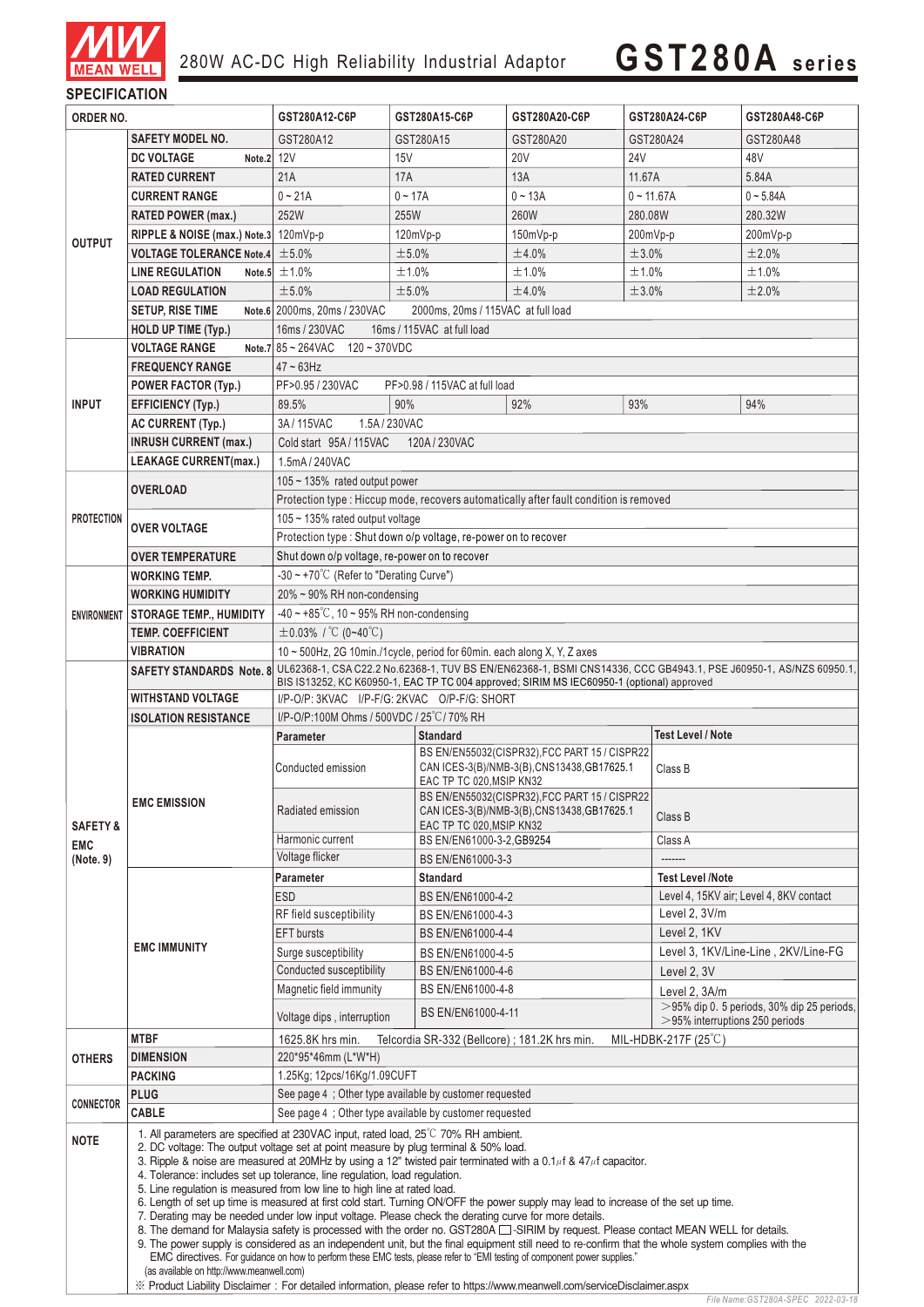

## **GST280A seri es**